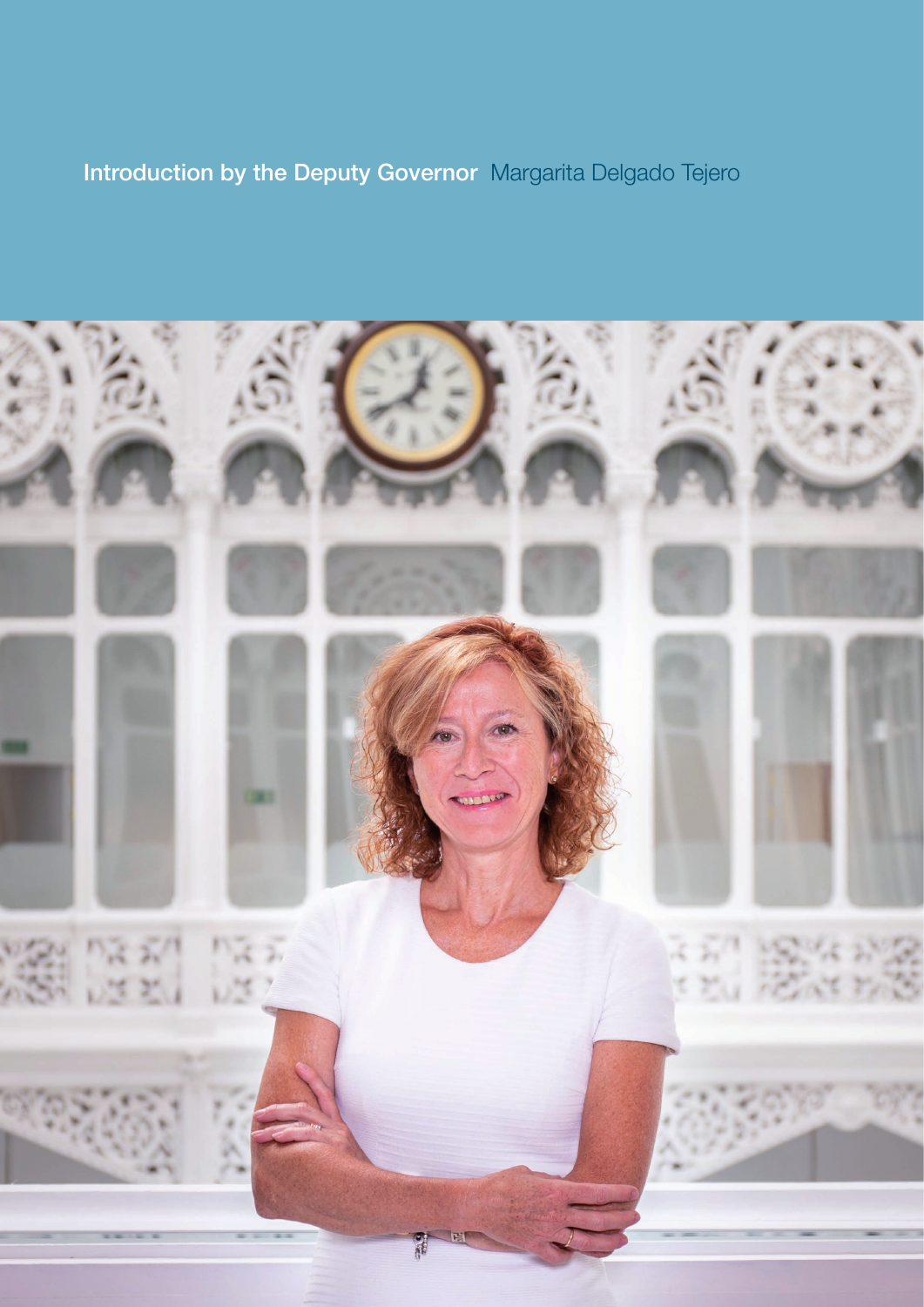The *Institutional Report* of the Banco de España aims to present, in a single document, the functions, structure and organisation of our institution, and to give an account of some of the main activities it engaged in during 2019. This poses a challenge, given the broad range of tasks entrusted to it and the multitude of matters addressed by the different areas throughout the year.

But the fact that the report refers to a year in which economic and financial stability was viewed against a backdrop that could be described as "normal" is all the more remarkable in the present circumstances since, regrettably, this is unlikely to be the case next year, based on preliminary data available at the date of this report going to press (early April 2020).

It is still too early to be able to establish reliable parameters to measure the impact that the COVID-19 pandemic will have on society, on the economy in general and on the financial system in particular. The Banco de España, in the exercise of the functions conferred on it by law, has been working, from the outset, to contribute to our collective duty of seeking to mitigate the adverse effects arising from this situation.

Accordingly, as soon as the state of alert was declared and the initial measures were adopted, the Banco de España took steps to ensure the continuity of its functions. In particular, the extensive use of technology has allowed most of our employees to work remotely, as normally as possible, under exceptional circumstances. Naturally, we would not be able to ensure the normal course of our work without the willingness of our employees, who are demonstrating an enormous capacity to adapt, relying on new technologies to maintain highly efficient work processes.

In any event, despite the extraordinary circumstances, it is important that we continue to publish reports and information that may be of interest and use to the general public. That is precisely the purpose of the Banco de España's *Institutional Report* for 2019. In keeping with previous years, it aims to provide the most important information on our institution, in clear and simple language that is accessible to readers interested in such matters, making greater use of graphics and introducing boxes on topical subjects and other visual resources.